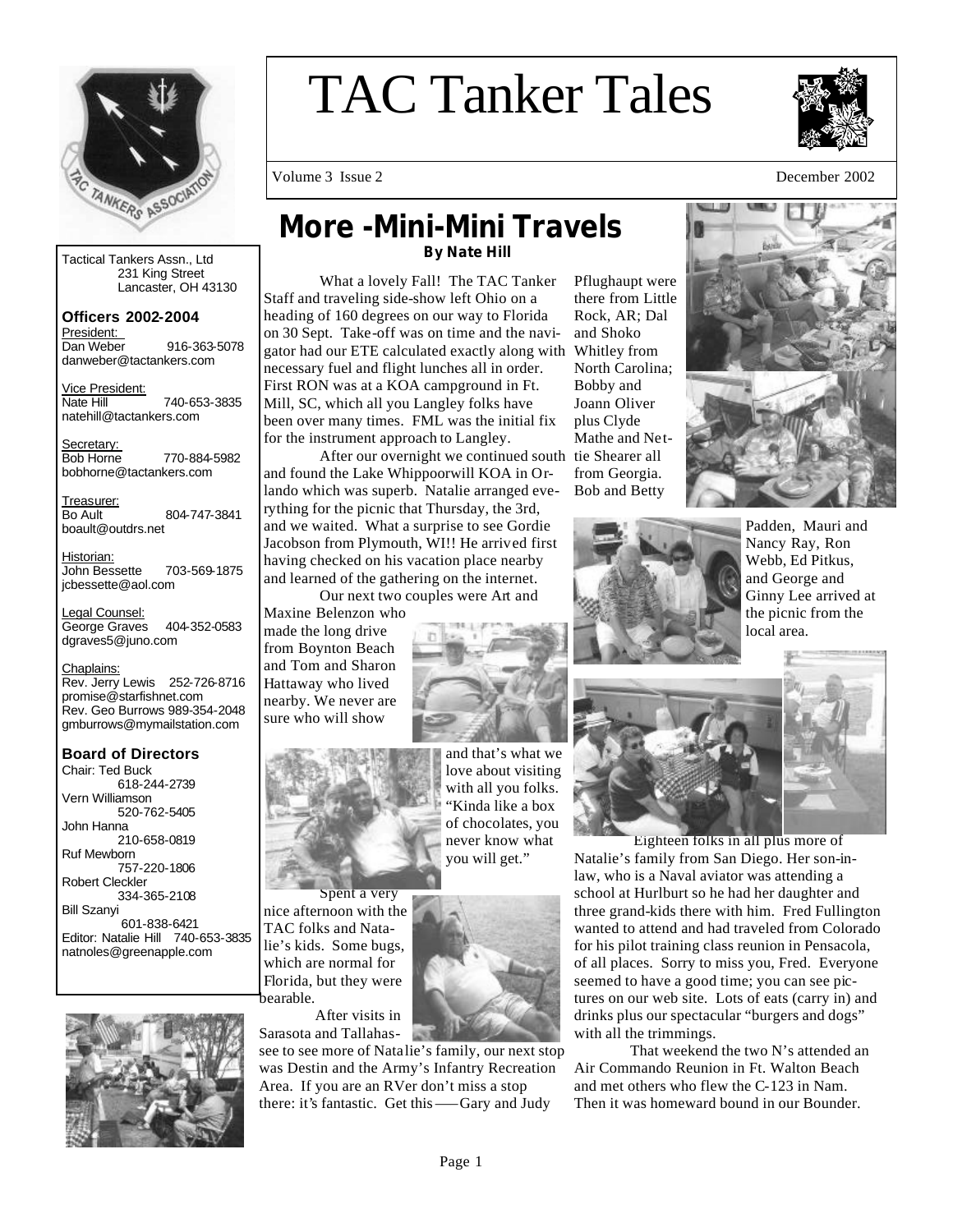# **The President's Corner By Dan Weber**

 Jingle Bells, Jingle Bells….'tis the Season. We are all busy now with the hustle and bustle of the Christmas Season with gift buying and Christmas card addressing and looking forward to seeing family and perhaps dear friends again. Barb and I extend our holiday greetings to all of you and your families and hope that it will be a wonderful Christmas. For those of you in the northern part of the country we hope you have a traditional white Christmas. For those of you in the southern part of this country, oh well, what can I say? Perhaps I can ship you some snow from the Sierras.

 Elsewhere in this newsletter you will read that Nate and Natalie have begun to set up a mini-reunion for 2003 out here in the Wine Country. It will be in late September about the time of the seasonal crush at the various Sonoma and Napa vineyards. We will be staying at the **Double Tree in Rohnert** Park in Sonoma County just off U.S. 101.



Several weeks

ago, Barb and I had business in the area and so stopped and had

lunch there, met the manager, and then wandered around the grounds. The Double Tree seems like a real winner and we hope those of you who attend will agree. For the golfers, there are two 18-hole courses surrounding the hotel.

 On the hotel grounds is a California Welcome Center where one can pick up numerous brochures for independent travel

around the area and also purchase wine from a large selection of Sonoma



vintners. If this reunion is also an excuse to visit California then you might wish to contact the tourism office. It has a comprehensive and free 240-page guide titled *California 2003* and can be ordered on line at *www. visitcalifornia.com* or by calling the State Tourism Office at (800) 862-2543. The booklet is broken down by regions within the State and is a great source of information.

 Sonoma County, where we will be, has an excellent free visitor's guide which can be ordered at *www.sonomacounty.com*  or by calling (800) 576-6662. The 68-page brochure has information on cities, vineyards, events, golf courses, and so on. The nice thing about these various brochures is that they provide e-mail addresses, street addresses, and phone numbers to acquire additional information for your visit.

 If any of the membership, besides myself, enjoys a glass or two of wine then you might want to contact the Sonoma County Wineries Association which publishes a free guide to the Sonoma County wineries. This can be ordered on line at www.*sonomawine,com* or by calling (800) 939-7666. This brochure goes into a great deal of detail about individual wineries and which varietals they produce. One will not find much "screw cap" info here. As an aside, when I PCS'd to northern California back in the early 1970's and started to visit the wineries it seemed like there were only a few dozen wineries scattered among the two valleys-Sonoma and Napa. Now Sonoma has over 110 wineries and Napa has, I've been told, over 280 wineries. Time marches on.

 Not to show favor to any one winery, but there is one of interest run by the grandson of General "Hap" Arnold called the Chandelle Winery which is in Glen Ellen. The bottles are labeled with aviation art of military and civilian aircraft by such renowned artists as Stan Stokes and Keith Farris. Their web site is www.*chandellewinery. com*.

 The Double Tree which will be our base of operations also has a web site and can be found at www.*dtsonoma.com*. Future issues of the newsletter will detail the reservations procedures with phone numbers and addresses. Also, we will hear more about tours which are being put together by Nate and Natalie. Of course, I will see to it that we will have at least one wine tasting tour! ( Above web site addresses /phone numbers were correct as of 6 Nov.)

 So at this point the next reunion, which is nine months off, is beginning to take shape and we hope for a big participation, especially from the membership in the western part of the country. Stay tuned! Again, Barb and I extend our sincere Holiday Greetings to all of you and may it be the merriest Christmas ever. Dan W.

### **New Life Members**

Robert Harris, Seattle WA-427, 429, 431, 622 Phillip Hughes, CincinnatiOH-427 Loy D. Self, Seguin TX-427 Dal-Jean Whitley, Sherrill's Ford NC-421

**Welcome New Members**  Bud (George) Wilson, Arlington, TX-427

### **2003 Dues Notice:**

 **Turkey Day is over, Santa Claus is comin' and right after the Fiesta Bowl, the evil one (who lives in Ohio -i.e. OSU) will be sending out your dues notices. We have about 250 memberships which will expire on 31 Dec 02. You will recall that we reported a dues increase in the last issue of Tanker Tales, which was voted on at the Hampton Business Meeting.** 

 **To review: one year is now \$25, two years is \$40, and three years is \$50. You can see that a Life Membership at \$100 did not change and is the best deal, but, its your choice!** 

 **I didn't want your dues notice to get mixed up with your Christmas cards so I will not send them until after 1 Jan 03. Save your pennies and keep an eye out for the renewal notice. Please return them ASAP to reduce paperwork here in the HQ.** -Nate



# 427th Patches Available

 Received word that Gil Switzer recently purchased 50 427th patches (original logo) that will fit nicely on the caps Gordon Jacobson has sold and also great for jackets or shirts. They are \$3.50 each including postage regardless of the size of order. Contact Gil at <gilswitzer@ yahoo.com> or call 478-922-0701.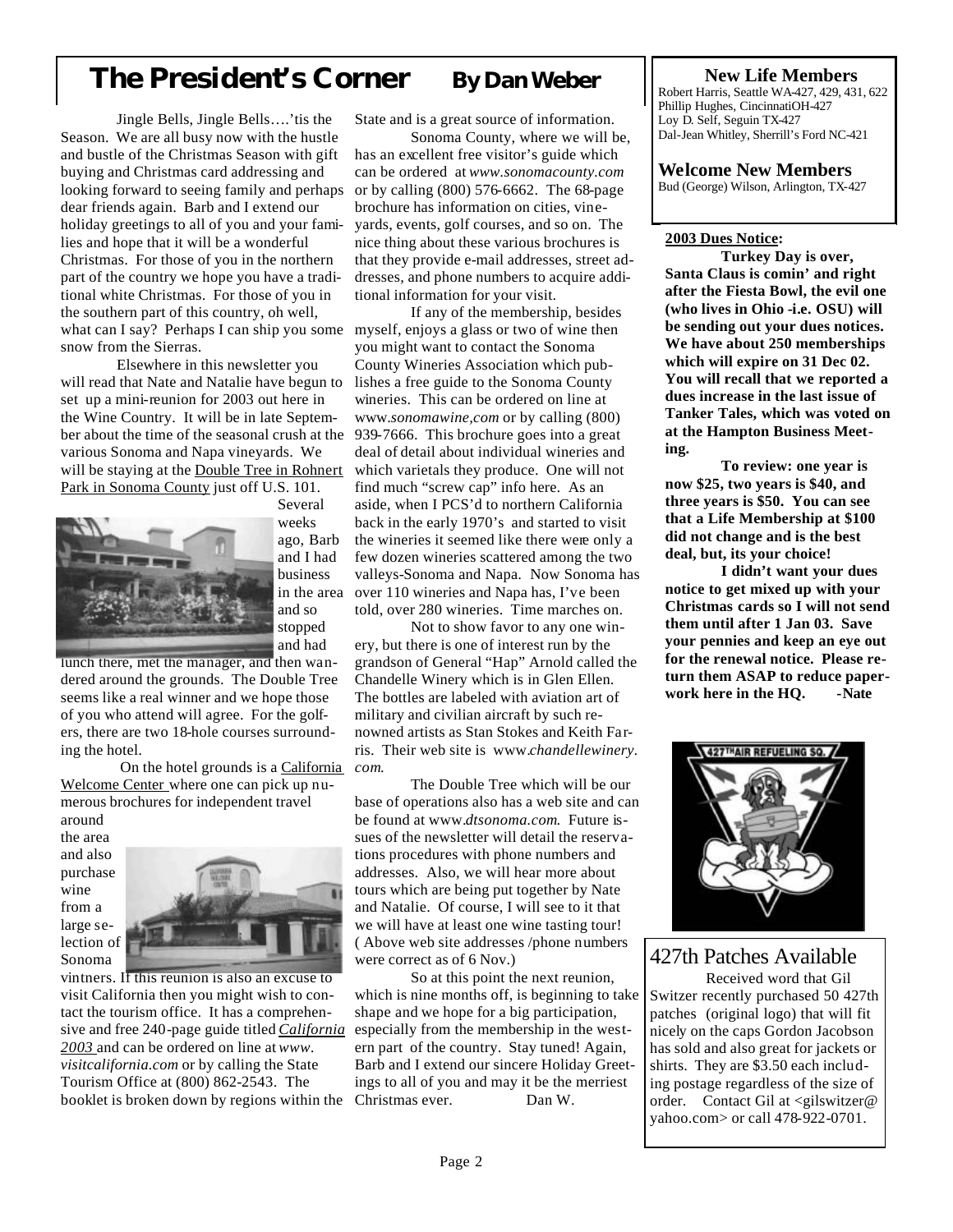# **Update on the Fall 2003 Mini-Reunion —"A Taste of Wine Country— California" By Natalie Hill**



 As was mentioned in The President's Corner, the chosen hotel is the Doubletree in Rohnert Park, with the rate of \$95 for our stay of Sunday thru Thursday, Sept. 28th-Oct. 2.

Basically, our schedule at this point is:

 Sunday: Registration and Welcome Party in the Hospitality Room. Dinner on your own (local listings will be available)

 Monday: Bus tours to three or four wineries in Sonoma with lunch at one of them followed by a visit to Sonoma Plaza for shopping and historical attractions.

 Tuesday: Bus tour to Travis AFB with a tour of the Jelly Belly Factory and /or Busch Brewery en route, an O Club luncheon and the Travis Air Museum visit.

 Wednesday: Two optional tours (being done at the same time): One going north to wineries in the Healdsburg/ Santa Rosa area and the other to Napa Valley with lunch included. Those wishing to do the Wine Train in Napa would go on the latter bus or we could arrange a car pool depending on numbers interested. This day the trips will be shorter to get you back in time to get ready for the Banquet that evening in the hotel.

Naturally, all these activities are planned for you to

enjoy the companionship of your friends, tell stories and catch up on events in your lives since the last time.

 We are beginning to work on the Registration Forms which will give all the details and will be mailed out in the Spring. Hope you plan on joining us in "A Taste of Wine Country!"



 $\frac{1}{2}$ ļ, ļ, ļ ļ,

### **A Thanksgiving Poem**

Twas the night of Thanksgiving, but I just couldn't sleep I tried counting backwards, I tried counting sheep.

The leftovers beckoned—the dark mean and white But I fought the temptation, with all of my might.

Tossing and turning with anticipation, The thought of a snack became infatuation.

So I raced to the kitchen, flung open the door And gazed at the fridge, full of goodies galore.

Gobbled up turkey and buttered potatoes,

 Pickles and carrots, beans and tomatoes. I felt myself swelling so plump and so round,

'Til all of a sudden, I rose off the ground.

I crashed through the ceiling, floating into the sky With a mouthful of pudding and a handful of pie

But I managed to yell as I soared past the trees… Happy eating to all –Pass the cranberries, Please.

May your stuffing be tasty, may your turkey be plump. May your potatoes 'n gravy have nary a lump.

May your yams be delicious, may your pies take the prize, May your Thanksgiving dinner stay off of your thighs. May your Thanksgiving be blessed! Author Unknown

# *Reflections on Life and Happiness (Forwarded to us from Tom Price)*

.<br>그런 그들은 그들은 그들은 그들은 그들은 그들은 그들은 그들을 그들을 그들을 그들을 그들을 그들을 그

 *The 92-year-old, petite, well-poised and proud lady, who is fully dressed each morning by eight o'clock, with her hair fashionably coifed and makeup perfectly applied, even though she is legally blind, moved to a nursing home today. Her husband of 70 years recently passed away, making the move necessary. After many hours of waiting patiently in the lobby of the nursing home, she smiled sweetly when told her room was ready.* 

 *As she maneuvered her walker to the elevator, I provided a visual description of her fine room, including the eyelet sheets that had been hung on her window. "I love it," she stated with the enthusiasm of an eight-year-old having just been presented with a new puppy.* 

 *"Mrs. Jones, you haven't seen the room….just wait."* 

 *"That doesn't have anything to do with it," she replied. "Happiness is something you decide on ahead of time. Whether I like my room or not doesn't depend on how the furniture is arranged...it's how I arrange my mind. I already decided to love it.."It's a decision I make every morning when I wake up. I have a choice; I can spend the day in bed recounting the difficulty I have with the parts of my body that no longer work, or get out of bed and be thankful for the ones that do. Each day is a gift, and as long as my eyes open I'll focus on the new day and all the happy memories I've stored away...just for this time in my life. Old age is like a bank account...you withdraw from what you've put in. So, my advice to you would be to deposit a lot of happiness in the bank account of memories. Thank you for your part in filling my Memory bank. I am still depositing.* 

 *"Remember the five simple rules to be happy:* 

- *1. Free your heart from hatred.*
- *2. Free your mind from worries.*
- *3. Live simply.*
- *4. Give more.*
- *5. Expect less."*

 *No one can go back and make a brand new start. Anyone can start from now and make a brand new ending. Disappointments are like road bumps, they slow you down a bit but you enjoy the smooth road afterwards. Don't stay on the bumps too long. Move on! When something happens to you, good or bad, consider what it means. There's a purpose to life's events, to teach you how to laugh more or not to cry too hard. You can't make someone love you, all you can do is be someone who can be loved, the rest is up to the person to realize your worth. It's better to lose your pride to the one you love, than to lose the one you love because of p ride. We spend too much time looking for the right person to love or finding fault with those we already love, when instead we should be perfecting the love we give. Never abandon an old friend. You will never find one who can take his place. Friendship is like wine, it gets better as it grows older.* 

المسوا المسوا المسوا المسوا المسوا المسوا المسوا المسوا المسوالاسوا المسوالاسوا المسوالاسوالاسوالاسوالا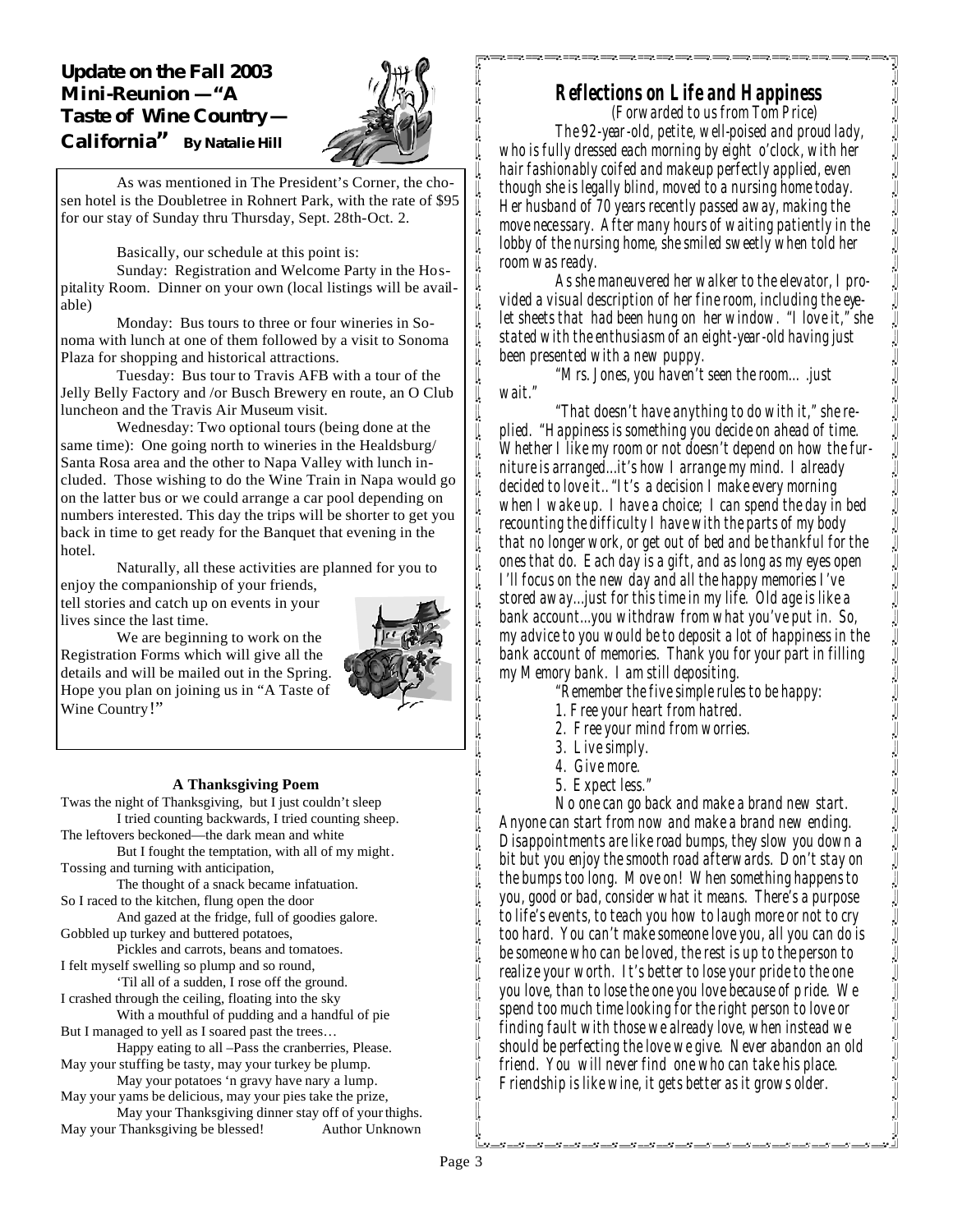### **'Boomers' (Refueling Operators) Symposium Next April; Memorial Will Include Our RO Losses By John Bessette, TAC Historian**



 Next spring, 25-27 April 2003, the "Boomers Association," a group of active duty and former air refueling operators, will host another of their annual meetings at Altus AFB, Oklahoma, home of the Air Force's air refueling training operations.

This year, through the extraordinary efforts of MSgt Dave Monk, an active-duty instructor at Altus, a memorial to all air refueling operators who have lost their lives in the line of duty will be dedicated in a solemn ceremony. Actual groundbreaking for the memorial took place on November 5th this year.

 Among the more than 135 aircrew to be honored will be the 26 KB-29 and KB-50 tactical tanker RO's who lost their lives in twelve accidents between 1957 and 1964. TTZ historian John Bessette has passed the names of the men involved, together with their ranks, service numbers, units, and accident circumstances on to MSgt Monk, who is verifying the information with the Air Force Casualty Office before adding them to the memorial.

 The symposium itself should be well attended, and all our former ROs are encouraged to attend if at all possible. Besides the formal dedication ceremony, there will be static displays, cargo load trainer and other tours, and current affairs briefings by the training squadron and possibly Boeing. And of course golf! /there is an informal Friday night buffet style dinner, a formal Saturday night dinner with the guest speaker and to culminate the Symposium, the award of the SMSgt Al Evans Trophy, which goes to the outstanding USAF air refueling squadron of the year. Some of our guys have attended this shindig in the past and report a terrific time to be had.

 MSgt Monk advises us that, with the addition of our 26 names, the cost of the memorial, which is totally privately funded, will increase. His rough estimate is about \$500, but it could be higher. We TTA officers believe that we should raise this money somehow, and we can do it. We would like to give the members, especially former ROs, the opportunity to contribute to this extremely worthwhile cause. Other folks' money will also be happily received and sent on.

 If you would like to send some money for this memorial, please send a check, payable to the TAC Tanker Association, to Bo Ault, our treasurer, at 5117 Burning Oak Court, Glen Allen VA 23060. Bo will consolidate the funds separately from our basic account and send the money on when needed by the Boomers Association.



 Whether you can commit in that way or not, please try to get to the symposium. You can check the Boomers Association itself, more info about the memorial, and details about the symposium (including how to sign up) on their website (www. altusboom.com). Let's support their worthy efforts!.



# A Letter from Rosemarie Hamilton, remarried widow of Frank Halturewicz of the 420th, 421st and 429th.

Dear Nate,

 I have enjoyed the news about the reunion in Hampton, wish I could have there. There were many old friends I haven't seen in years.

 I was wondering how many in the old squadrons have been back to England or Japan? I have been back to England many times, but have not gone up to Sculthorpe, but two of my children have been back. Sharon, our oldest daughter, went to school in England for a semester and traveled back to Sculthorpe and the towns round where we lived, of course Sculthorpe was closed. Also, Tom, our son, went back and drove all over, wanted to see where we lived and where he was born. Even went to our old house next to Sandringham, and the people living in the house asked him in and served him

tea! Told him the next time he was over, he and his wife could stay with them.

 Only my husband and I have been back to Tokyo several times, how it has changed! My cousin who was a Jesuit priest and professor at Sophia University in Tokyo is still there. He used to come



to Yokota AFB all the time. He still goes out there and keeps me informed of what it is like now. Tokyo and the surrounding area has changed so. A huge ultra modern city now.

 Because of my husband's business, I have been back to Saigon, which is turning into a modern city. Even stayed at the hotels that the Squadron officers used to stay at, the Rex and the Continental, and that I have photos of the past and recent times. We go to Thailand about every year and have been all over Thailand. Even once because of a storm, landed at one of the bases the squadron used.

 Missed this past reunion because we were on our way to Europe and Turkey for 2 months, business and pleasure. Also because we moved, sold our house in Upper Montclair, and moved to a Condo in Little Fall, NJ not far from where we used to live. The reason for this email is the new address. The news and names in the newsletter brought back many memories.

 Thanks for the newsletters and updates, I really enjoy them.

> Rosemarie M. Hamilton 280 Main St., Unit 100 Little Falls, NJ 07424-1373 E-Mail: Rmh306@aol.com

\*\*\*\*\*\*\*\*\*\*\*\*\*\*\*\*\*\*\*\*\*\*\*\*\*\*\*

 (Editor's Note: If any of you have returned to your old bases the Tales would like to hear your stories)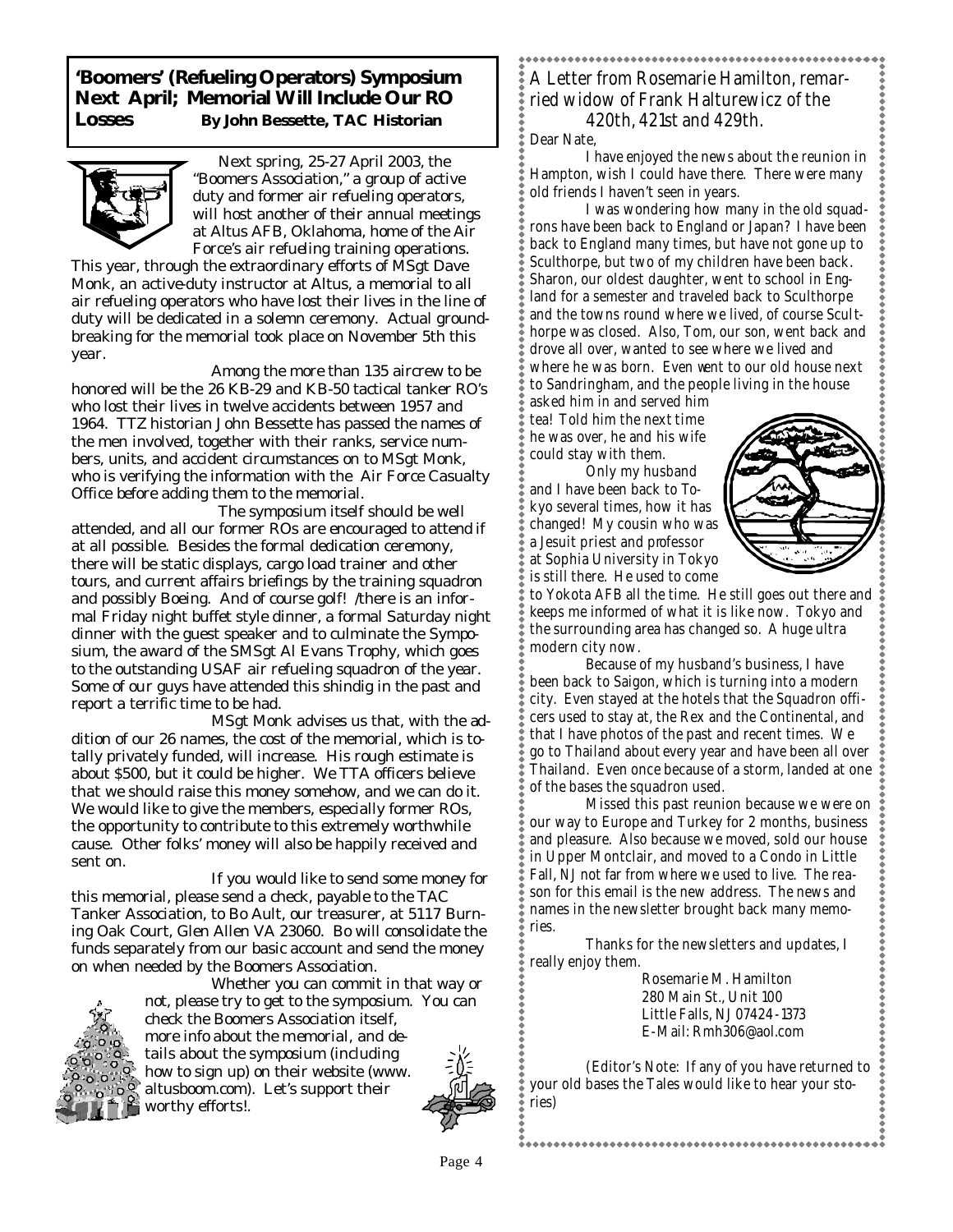

# **A Reply to the Article: The Last B-50 on Its Last Flight**

This concerns the article in the September "Tales" by Pete Zuras, in which he tells us about flying "the last K-50 on its last flight." Pete had asked about a KB-50 which had been used at Wright-Patterson as spare parts for his bird there. Pete, you did indeed see a KB-50 at Wright-Patt: it is 49-389. It had last flown with the 431st at Biggs AFB. It was then sent to be added to the Air Force Museum collection. After it was gutted to sup-

# In Search of Allen Bagby

 Well folks, we have been through some extraordinary days her. In mid-November a man named John Bagby put a message on the "Guest Page" of the Tac Tankers' website. He was searching for anything we could tell him and his family about his uncle, Allen Ray Bagby, who had disappeared over the Pacific in a KB-50 in 1957. Right away that was followed by several replied from members who remembered the accident and wanted to help. I sent John Bagby a copy of the accident report (including the "history of flight" and the crew list), plus a copy of a page from the scrapbook of Frank Janssen, the Information Officer for the 421st at the time. This began a whole series of e-mail messages among all the players, helping John understand his uncle's loss.

 Many of you will recall that Mother Goose *12, a KB-*50 commanded by Captain Wayne Schroeder, one of two from the 421st en route from Yokota to Hickam, disappeared between Marcus and Wake Islands on 13 March 1957. Ten men, among them SSgt Allen Bagby, lost their lives. An extensive 12-day search of the area was undertaken, but no sign of the aircraft or the crew was ever found. That loss, plus the death of the 421st operations officer and the lost of another aircraft two months later, hit the squadron hard, but the unit carried on and put together an outstanding operation record in the coming years.

 John Bagby has received many e-mails from our members with their memories of the loss, its possible causes, and the search. So far, however, no one can recall Allen Bagby, who is listed on the crew manifest as a maintenance NCO. If you have any memories of the man and his family, John would love to hear from you. Please contact him: John Bagby

 1443 Rancho Encinitas Drive Olivehain, CA 92024 Phone 858-756-1861 E-Mail: jfbagby@aol.

 Also contact me, your historian with your info as well. We are building our archives with your memories as well as your "stuff." Copies of crew orders and other mat erial are always welcome.

 John's question and our responses have affected us all. We feel grief and sadness, as well as helplessness, but it is a great feeling to assist in a small way people who are still struggling with the loss. Here is what John wrote:

 *My uncle, Allen R. Bagby, was born in Yuma, Arizona. He was the youngest of four children, eight years younger than my father. They all grew up working on the* 

port Pete's flying, it did get put out on display there and was a feature of their outdoor collection for many years.

 In the late 1990's it was repainted in the colors of the 421st AREFS (masquerading as 48-114) and dragged down to MacDill AFB, Florida. That's the bird on display there, and those of you who attended the 2001 mini-reunion in Tampa got to stroke its sides and reminisce.

*family farm, struggling to make ends meet. Actually emulating my father, Allen enlisted in the Air Force as a young adult. He was proud of his service to his county, proud of his family and very proud to work with the excellent men in the 421st Air Refueling Squadron.* 

 *We called his wife "Auntie Bea." And we called him "Al." My cousins (Allen's children were Chris (Christine) and Debbie (Deborah). All four visited us once in Prescott, Arizona, before they departed for Japan. I remember Al as a tall, slender, but strong man. His wife and children were full of life; spirited and always moving. Auntie Bea was short in height but full of life!* 

 *I think the family started life in Japan around January of 1957. I remember exchanging a couple of letters with my cousins. At 10 years old I had never communicated with anyone in a foreign country and it was a thrill to imagine my letters going all that distance, over the Pacific Ocean, to an American Village at an air base in Japan. They lived at 177 Whimo-Fussa.* 

 *The events of March-April of 1957 left my family in turmoil. Confusion, uncertainly, a lack of understanding of what happened eventually caused the terse telegrams to be pushed aside into a drawer in the kitchen of our home. Once to be brought out long enough to be moved, with us, to California some years later and placed into another envelope in a secluded drawer.* 

 *My youthful memories from Prescott, Arizona, are strong- someone in the family would hear that unique, fourengine sound; we'd all rush outdoors and look skyward. "Sure enough, it's a Big Boy!" my mother would say. The rest of us were quiet as we watched and listened as that marvelous machine moved elegantly through the air far above us; each of us had our own thoughts.* 

 *I don't know if Auntie Bea ever remarried--I don't think so. My father stood in for his younger brother and gave Chris away when she was married. Unfortunately, the accident and the uncertainly around it seemed to create a situation where it was OK not to communicate too much nor arrange get-togethers. Life went on.* 

 *My son, Jeff, is now 28 years old. Uncle Allen was 28 years old when he and others flying in a KB-50D disappeared very early one morning over the Pacific Ocean between Marcus Island and Wake Island. Makes you wonder.* 

(Editor's Note: Thanks to the following men who responded to the Guest Book: Rufe Mewborn, Bob Wilhite, Malcom O'Neale, Frank Janssen, Ed Pitkus, Terry Turner and Norm Kelley).

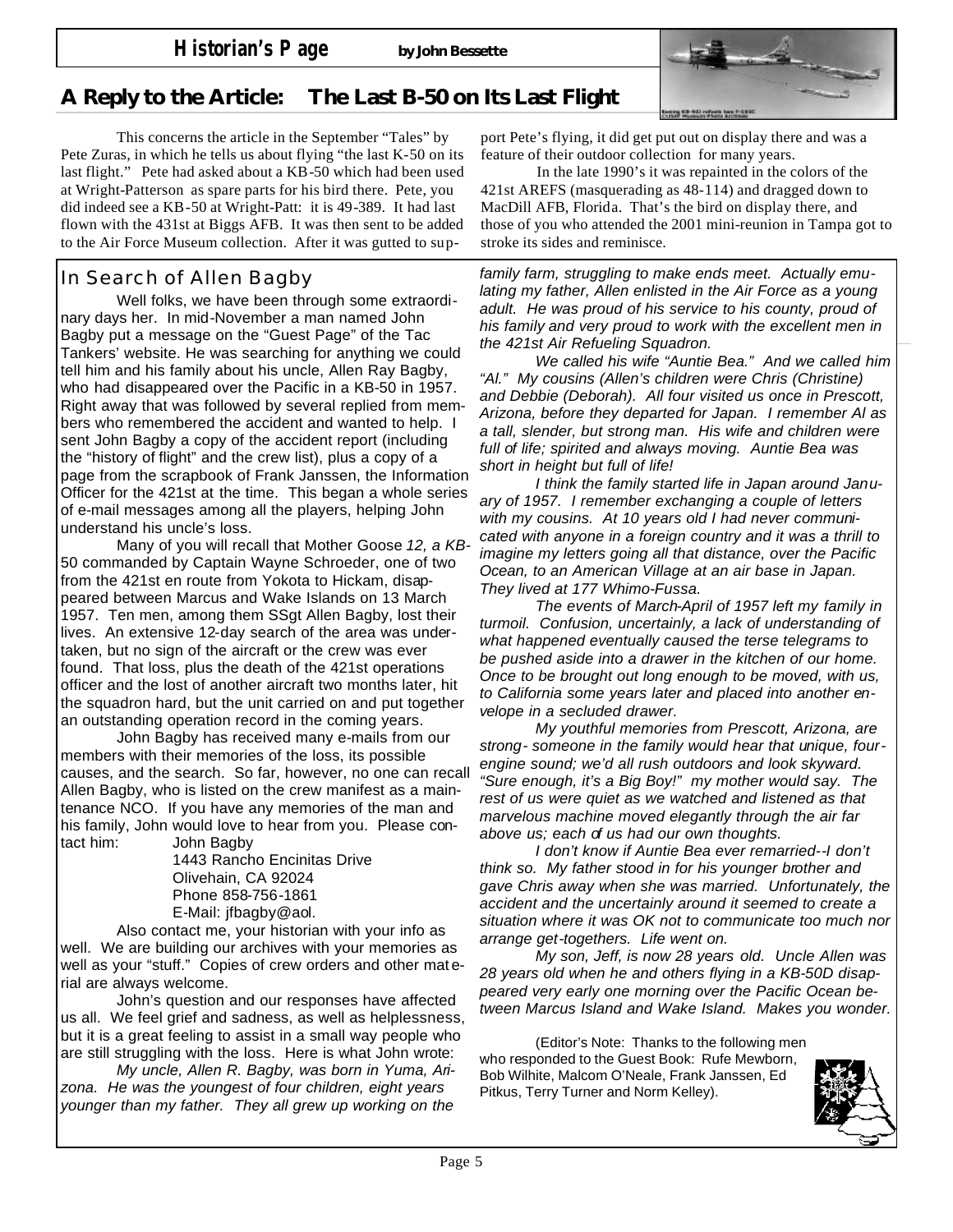# 

# **Remembering 9/11**

(The following article was sent to Bo Ault by Steve Rowan, one of his Australian contacts from the trip in May.)

 Today we remember one of the darkest moments in American History. Today we join with all Americans, and with all people who live in peace and believe in freedom, --and today we pause in our busy lives to reflect on that terrible event to the state of that has caused our world to change- -perhaps for ever.

 In a period of 18 minutes from 8:47 A.M. on the morning of September 11, 2001, the world was subjected to terror. And as a result, good men and women lost their lives because tyranny ran rampant and tried to destroy freedom.

 They tried to destroy the symbols of America and in the attempt they tried to destroy us. They hurt not just Americans and people from many countries, they hurt everyone who believes in freedom- -all of us- - and they made us cry.

 However, the symbol of Ground Zero today- -just a big hole in the ground covering 6.5 hectares- -and how it was caused - -has made the resolution of America and others who believe in this thing called freedom, that spirit of the people, so much stronger.

 With regret, that fight for freedom is extending right across the world- - and now just one year later, the world is on the edge of an abyss. It is necessary to remember that alone we can do nothing, but together we can do anything.

 Today we grieve. At the same time, however, we are also faced with the fact that we do not mourn alone. On this very day, millions of others will also pause knowing that there are many who have not died in peace at the end of a long and useful life. Many have seen their loved ones torn from them by the awful results of inhumanity.

 So bearing in mind the sorrow that others are experiencing today, we come to realize that we are living in a far larger world than our own - - and the best way to face the unavoidable fact of death and parting, is to take upon our shoulders the troubles of others, and to go on working to help remove the existing causes of injustice and preventable sorrow in this world.

 There have been millions of words spoken and written - - there have been millions of photographs, however the one I consider to be the most poignant is the group photo in the local press last week of 63 babies of all races, colors and creeds, all born since that terrible day to fathers they will never know or play with.

To my mind, this then is the symbol of the future.

 We, each of us, must ensure that these children, and all of our children, have the right to live in peace.

 So, then, I charge each and every one present with the words of the following from a well known American author, Harold Robbins, in his book, "A Stone for Danny Fisher"- - - - "To live in the hearts you leave behind is not to die."

### *THE LADY*

*I wonder what she thought As she stood there, strong and tall. She couldn't turn away, She was forced to watch it all.*

*Did she long to offer comfort As her country bled? With her arm forever frozen High above her head.* 

*She could not shield her eyes She could not hide her face* 

# \*\*\*\*\*\*\*\*\*\*\*\*\*\*\*\*\*\*\*\*\*\* ⊰∙⊰∙⊰∙⊰∙⊰

**Contract Contract One** 

As the soot and dirt and ash rained down, We became one color.

As we carried each other down the stairs of the burning building, Ÿ

We became one generation.

As we lit candles of waiting and hope,

We became one generation.

ر<br>پ As the firefighters and police officers fought their way into the inferno,

We became one gender.

As we fell to our knees in prayer for strength, We became one faith.

As we whispered or shouted words of encouragement,

We spoke one language.

As we gave our blood in lines a mile long,

We became one body.

As we mourned together the great loss, We became one family.

As we cried tears of grief and loss,

We became one soul.

ā,

ए॰दान्दान्द

Ÿ Ÿ è Ÿ Ÿ Ÿ Ÿ

Ý

As we retell with pride of the sacrifice of heroes, We become one people.

| We are: | One color                |
|---------|--------------------------|
|         | One class                |
|         | One generation           |
|         | One gender               |
|         | One faith                |
|         | One language             |
|         | One body                 |
|         | One family               |
|         | One soul                 |
|         | One people               |
|         | We are The Power of One. |
|         | We are United.           |
|         | We are America.          |
|         |                          |

# ง<br>\*\*\*\*\*\*\*\*\*\*\*\*\*\*\*\*\*\*\*\*\*

*She just stared across the water Keeping Freedom's place.*

*The smell of smoke and terror Somehow reduced her size So small within the harbor But still we recognized…* 

*How dignified and beautiful On a day so many died I wonder what she thought, And I know she must have cried.*

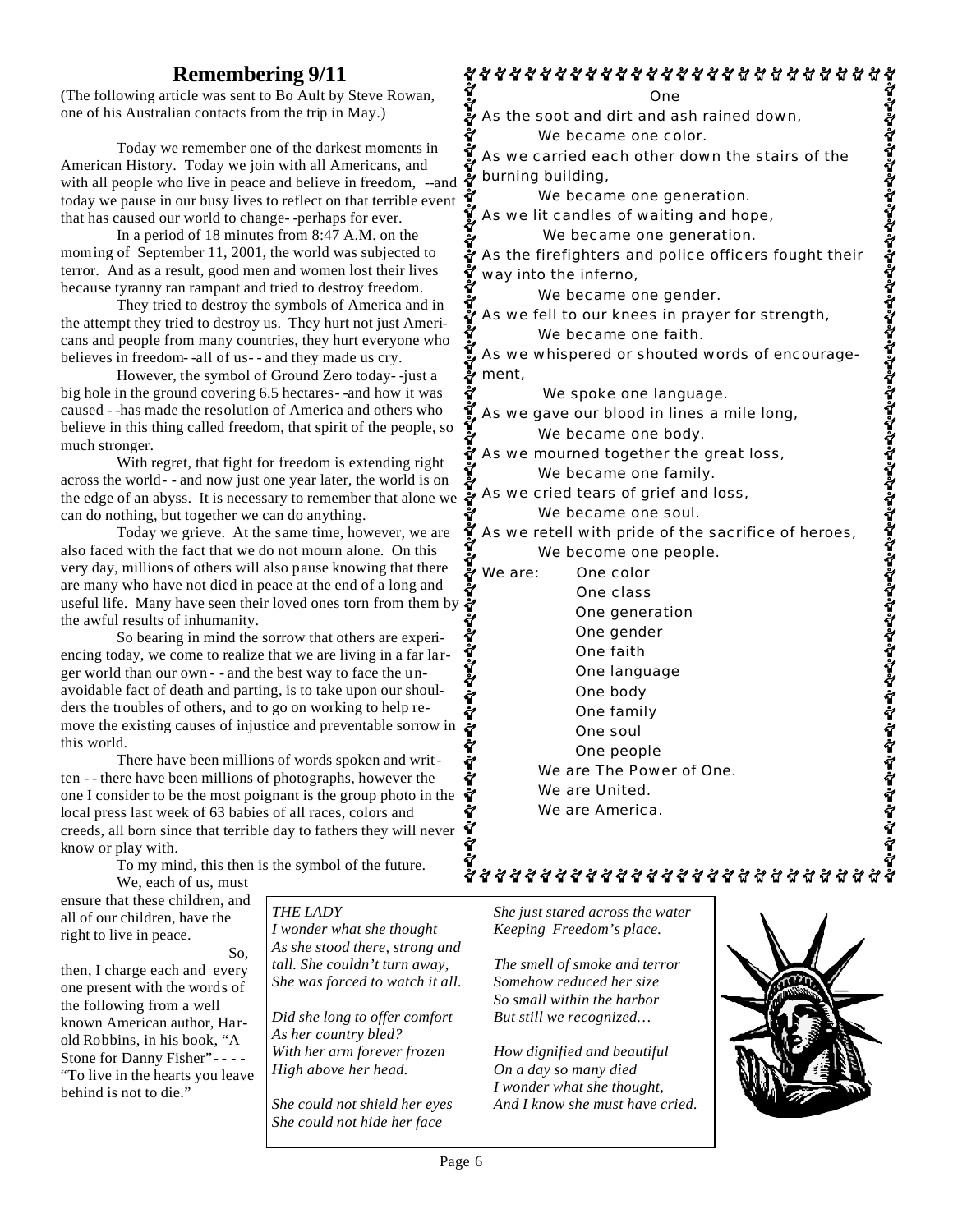# **Bits and Obits**  $1111111111111$

*A memo from Treasurer Bo Ault: On.. "Sept. 25th, my oldest son, Rob and wife Suzy made me a grand daddy with a 8 lb. 10 oz., very healthy boy named Bowen Alexander Ault. And last night, my younger son Jeff and wife Dawn announced to Beth and me that they are expecting their first sometime in May, 2003!...Must be something in the water. Both families live within minutes of us so I anticipate we will be very involved with these new little people. In fact, Jeff assembled a crib in our extra bedroom last night. Could that mean we will be doing some weekend grand parenting in coming months? Guess I had better brush up on some long dormant skills.* 

In the last issue, we mentioned the passing of Maripat Parker. We were contacted by Jim Parker (420, 431) with a correction on the date and copy of obit and service. She passed away on August 23 and the services were the 31st at St. Francis of Assisi Catholic Church in Oklahoma City. The couple raised five sons and a daughter plus 10 grandchildren.



 *Another sad note arrived from John Ray Barr of the 622nd notifying us that Johnny Jones his Flight Engineer in both the KB-29 and the KB-50 had received his final PCS.* 

# **A Note From An Active Refueling Pilot Instructor:**

 Your web site is great! I am a KC-135 IP stationed at Fairchild AFB. I teach at a school (the KC-135 Combat Employment School) that provides the Air Force air refueling combat support continuity by developing experts and leaders capable of providing tactical and operational-level KC-135 employment. It is a long (6 months) and rewarding school. We thank those who have gone before us and made this school possible. Thank you for being the pioneers in the refueling business.

Major Glen Lehman

# Subject: Military Humor….

*An article forwarded to us from a Navigator (55th WRS) turned Fighter Pilot:* Pete Dubay

 During training exercises, the Lieutenant who was driving down a muddy road encountered another car stuck in the mud with a red-faced colonel at the wheel. "Your jeep stuck, sir?" asked the lieutenant as he pulled alongside. "Nope," replied the colonel, coming over and handing him the keys, Yours is."



 Having just moved into his new office, a pompous, colonel was sitting at his desk when an airman knocked on the door. Conscious of his new position, the colonel quickly picked

up the phone, told the airman to enter, then said into the phone, "Yes General, I'll be seeing him this afternoon and I'll pass along your message. In the meantime, thank you for your good wishes, sir." Feeling as though he had sufficiently impressed the young enlisted man, he asked, "What do you want:" "Nothing important, sir," the airman replied, "I'm just here to hook up your telephone."

 On some air bases the Air Force is on one side of the field and civilian aircraft use the other side of the field, with the control tower in the middle. One day the tower received a call from an aircraft asking, "What time is it? The tower responded, "Who is calling? The aircraft replied, "What difference does it make?"

The tower replied, "It makes a lot of difference.

If it is an American Airlines flight, it is 3 o'clock.

If it is an Air Force plane, it is 1500 hours.

If it is a Navy aircraft, it is 6 bells.

 If it is an Army aircraft, the big hand is on the 12 and the little hand is on the 3.

If it is a Marine Corps aircraft, it's Thursday afternoon.

 Officer: "Soldier, do you have change for a dollar?" Soldier: "Sure, Buddy."

 Officer: "That's no way to address an officer! Now let's try again! Soldier, Do you have change for a dollar?" Soldier: "No, SIR!"



 Three Marines were walking through the forest when they came upon a set of tracks. The first Marine said, "Those are deer tracks." The second Marine said, "No those are elk tracks." You're both wrong, those are  $\mathbb{R}$   $\rightarrow$   $\mathbb{R}$  moose tracks." The Marines were still arguing when the train hit them.

 A Navy Chief and an Admiral were sitting in the barbershop. They were both just getting finished with their shaves, when the barbers reached for some after-shave to slap on their faces. The admiral shouted, "Hey, don't put that stuff on me! My wife will think I've been in a whorehouse!" The chief turned to his barber and said, "Go ahead and put it on. My wife doesn't know what the inside of a whorehouse smells like."



### **A Letter From A Reader in Reference to Our Picture Gallery**:

 My name is Joe Fee and I was stationed in Mildenhall, England from 1962-1964 as a reciprocating engine mechanic in the engine shop where all the engines for Sculthorpe Group of KB-50J's at that time were received from the Pratt & Whitney manufacturing company in the States as a basic engine and our shop would uncrate them and do a complete build-up for installation on the aircraft at Sculthorpe. After build-up, we would hang the engines on a test stand, of which I have a great photograph, that might be of interest to your group. Possibly some shots of the engine shop itself. I'd have to look for those.

 The real reason I was contacting you was for some updating of your data in the photo-gallery. Having been at Mildenhall, we in the recip-shop would do field trips to Lakenheath, which was the home of the 48th Tactical Fighter Wing. Your photo-gallery labeled "F-100 Coming To Left Reel" is an F-100 of the 48th TFW which I recognize because of the lightning bolt on the vertical stabilizer. That was their identifier and a part of their arm patch. Drop me a line if I produced any interest!

Joe Fee, Sr. (jafee411@bellatlantic.net)